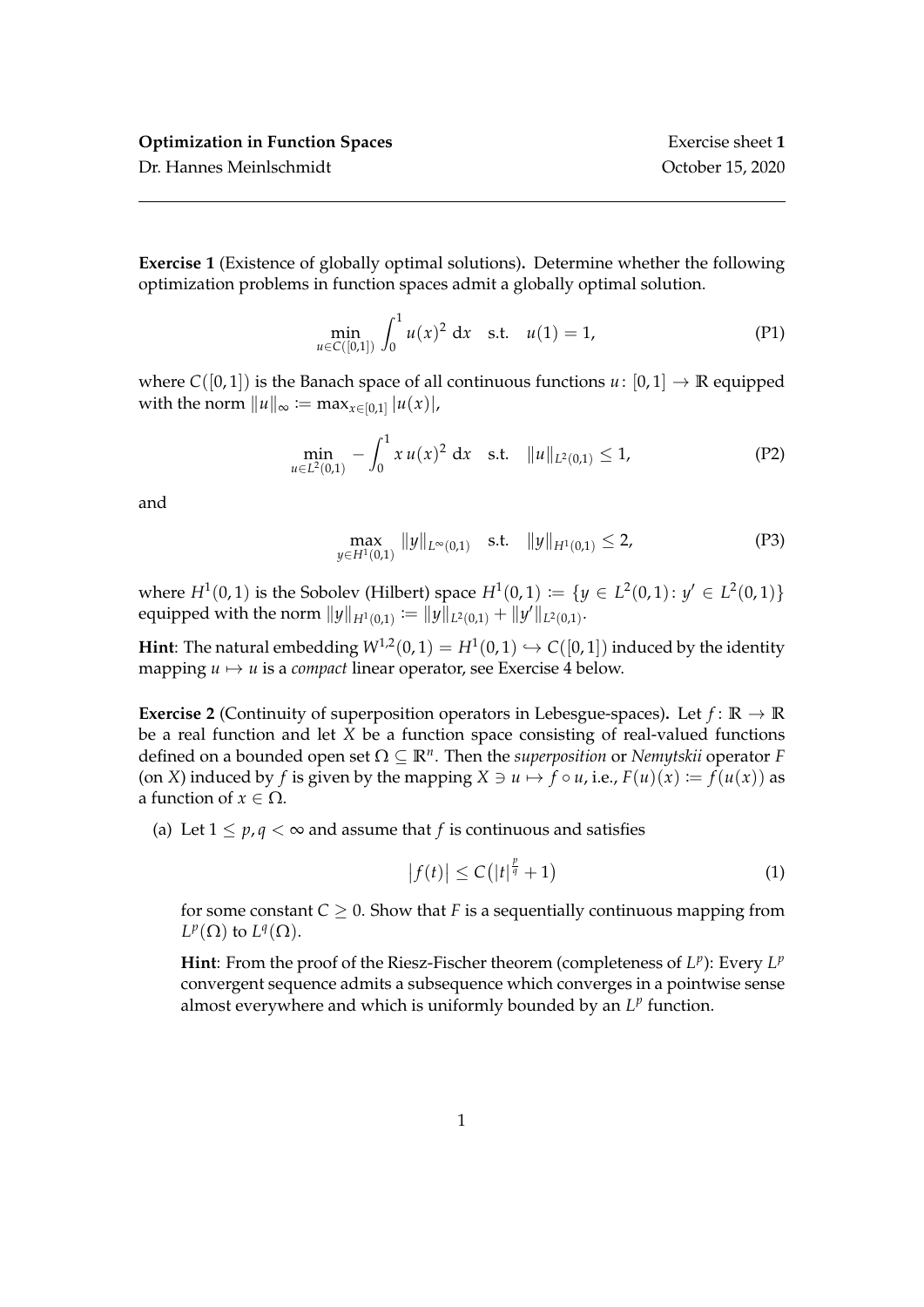(b) Let  $\Omega = (0, 1)$  and assume that *F* is weakly sequentially continuous from  $L^p(\Omega)$ to  $L^q(\Omega)$ , i.e., if  $u_k \rightharpoonup u$  in  $L^p(\Omega)$ , then  $F(u_k) \rightharpoonup F(u)$  in  $L^q(\Omega)$ . Show that  $f$  must already be an *affine-linear* function.

**Hint**: Use Rademacher's functions from Exercise 3.

(c) Let  $1 < p < \infty$ , let  $\Omega$  be bounded with a Lipschitz boundary, and assume that *f* is Lipschitz-continuous (in particular, *f* satisfies (1) for  $q = p$ ). Show that *F* is weakly sequentially continuous as a mapping from *W*1,*<sup>p</sup>* (Ω) to itself. Discuss the difference to the previous case.

**Hint**: The properties of  $\Omega$  imply the compactness of the embedding  $W^{1,p}(\Omega) \hookrightarrow$  $L^p(\Omega)$  (this is the Rellich-Kondrachov theorem).

**Exercise 3** (An interesting family of functions (Rademacher)). Let  $1 < p < \infty$  and let  $f \in L_{loc}^p(\mathbb{R})$ , that is,  $f \in L^p(K)$  for every compact set  $K \Subset \mathbb{R}$ . Assume that  $f(x+T) =$ *f*(*x*) for almost every *x*  $\in \mathbb{R}$ , so *f* is *T*-periodic with *T* > 0. Set

$$
\overline{f} := T^{-1} \int_0^T f(x) \, \mathrm{d}x
$$

and consider the sequence  $(u_k) \subset L^p(0,1)$  defined by

$$
u_k(x) := f(kx), \quad x \in (0,1).
$$

(a) Show that  $u_k \rightharpoonup \overline{f}$  in  $L^p(0,1)$ .

**Hint**: It is sufficient to show the assertion for dual pairs with step functions in  $L^{p'}(0, 1)$  (why?).

- (b) Examine the following examples:
	- (i)  $f(x) = \sin(x)$ ,
	- (ii) *f* is 1-periodic given by

$$
f(x) := \begin{cases} \alpha & \text{if } x \in (0, \frac{1}{2}), \\ \beta & \text{if } x \in (\frac{1}{2}, 1) \end{cases}
$$

for *α*, *β* ∈ **R**. Such functions are called *Rademacher's functions*.

**Exercise 4** (A particularly important compact embedding (Sobolev))**.** In Exercise 2, we have already used compactness of the Sobolev embedding  $W^{1,p}(\Omega) \hookrightarrow L^p(\Omega)$  for a bounded Lipschitz domain  $\Omega\subset\mathbb{R}^n.$  In fact, the Sobolev embedding  $W^{1,p}(\Omega)\hookrightarrow L^q(\Omega)$ is compact for such domains whenever  $\frac{1}{n} + \frac{1}{q} > \frac{1}{p}$ . For  $p > n$ , even more is true, which we establish exemplarily for  $n = 1$  and  $\Omega = (0, 1)$ .